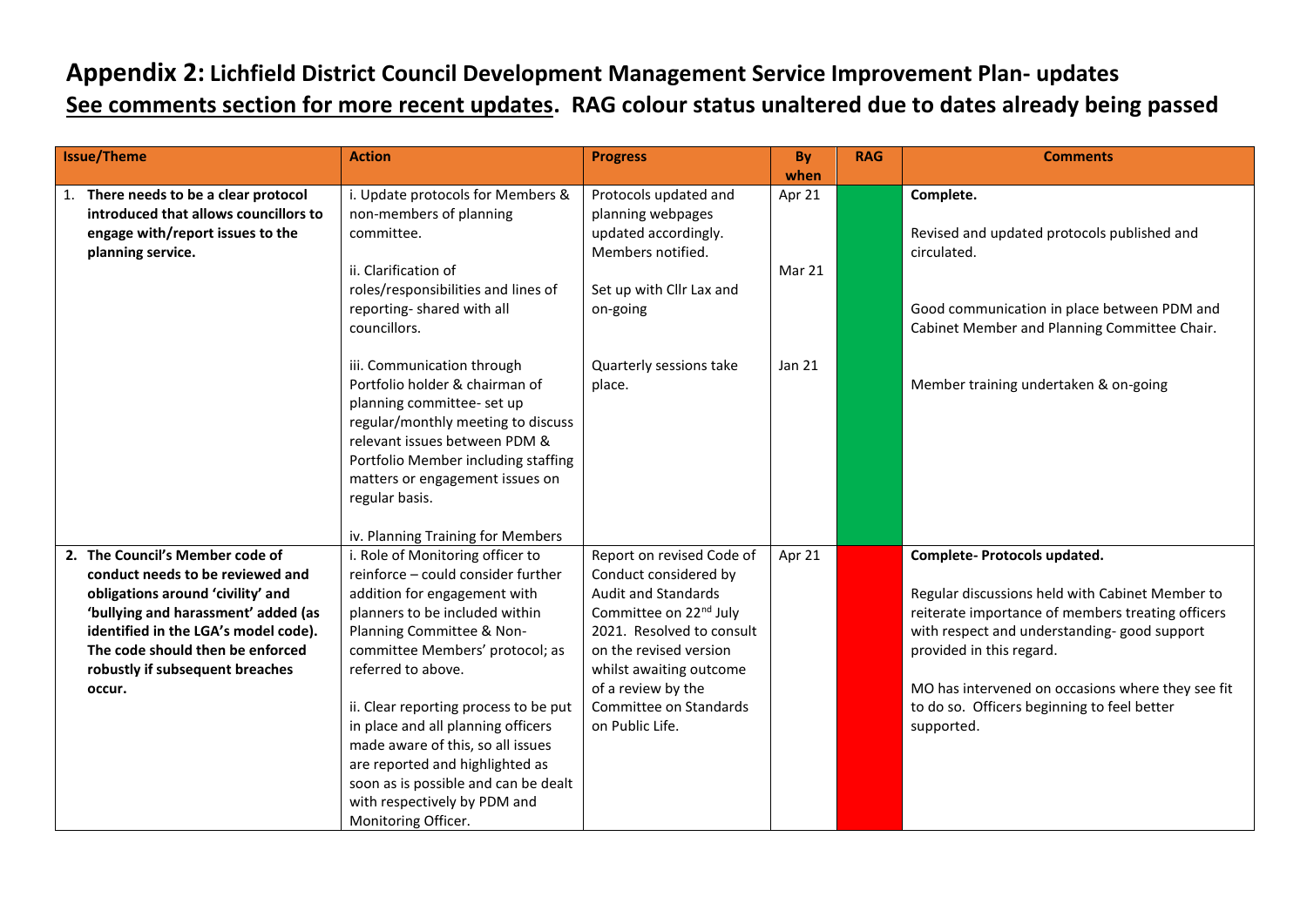| 3. | Mentoring or similar support should | Secure necessary resource to          | PDM Mentor appointed &        | Feb 21 | Most completed- issues outside team/council               |
|----|-------------------------------------|---------------------------------------|-------------------------------|--------|-----------------------------------------------------------|
|    | be made available to the PDM.       | support the development of the        | regular meetings              |        | ability remaining to progress.                            |
|    |                                     | managers as regards their             | undertaken with mentor.       |        |                                                           |
|    |                                     | leadership skills.                    |                               |        | PDM had mentor support/now concluded Dec 2021.            |
|    |                                     |                                       | <b>Business Support &amp;</b> |        |                                                           |
|    |                                     | PDM needs more support on             | Performance Officer being     |        | 2x Team Leaders & PDM completed management                |
|    |                                     | dealing with difficult issues within  | set up with coaching          |        | training programme.                                       |
|    |                                     | the team, so these can be resolved    | through West Midlands         |        |                                                           |
|    |                                     | quicker going forward- with           | Employers coaching &          |        | Outstanding -coaching hub have limited availability       |
|    |                                     | support from other managers.          | Mentoring hub                 |        | so proving difficult to progress re BSPO.                 |
| 4. | Managers need to work with          | Stability and possibly additional     | <b>New Principal Planning</b> | Apr 21 | Part complete/ ongoing:                                   |
|    | Planning Officers to ensure that    | resource needed within the team       | Officer/Team Leader           |        |                                                           |
|    | officers receive greater emotional  | leader level, so greater officer      | started April 21              |        | Application Team Leader/Principal Planning Officer        |
|    | support and that their work is seen | support and development can be        |                               |        | for case officers in post 12 months, provides good        |
|    | to be valued.                       | provided- review work                 | 121s set up with TLs and      |        | support to team members and PDM. Staff morale             |
|    |                                     | responsibilities of the Principal     | regular/monthly full team     |        | improved as a consequence.                                |
|    |                                     | team leader level within the          | meetings in place             |        |                                                           |
|    |                                     | existing structure against identified |                               |        | PPO has however needed to take on caseload of             |
|    |                                     | needs review (see also                | Smart phones & lone           |        | applications due to resource shortages/staff changes      |
|    |                                     | Recommendation 5 below).              | working APP in place.         |        | and workload levels across team. Also some                |
|    |                                     |                                       |                               |        | members of team have a high need for support due          |
|    |                                     | Number of development needs in        | Advised LDC are updating      |        | to progression with roles- recruitment process to fill    |
|    |                                     | the team to be addressed and          | their lone working policy     |        | vacancies & new posts progressing to ensure right         |
|    |                                     | more time set aside to assist and     | corporately at this time -    |        | level of management support in place within the           |
|    |                                     | support more junior/inexperienced     | now completed.                |        | team. New team leader role for enforcement &              |
|    |                                     | officers.                             |                               |        | householder team due to be filled by new appointee        |
|    |                                     |                                       | Some in house training        |        | Mid-May 2022                                              |
|    |                                     | Measures to be put in place to        | undertaken (conditions &      |        |                                                           |
|    |                                     | celebrate successes across the        | reports) and further          |        | In house training being provided and                      |
|    |                                     | team.                                 | training to be scheduled.     |        | encouragement to all to attend external training          |
|    |                                     |                                       |                               |        | sessions to meet CPD needs. Also POS training             |
|    |                                     | Review of PDRs and the process        | Regular 121s are in place     |        | session undertaken for all planning officers regarding    |
|    |                                     | needed and greater/more regular 1     | and clear communication       |        | committee presentation skills end March.                  |
|    |                                     | to 1 support put in place for         | of this continuing with       |        |                                                           |
|    |                                     | officers by team leaders.             | new TL                        |        | 1 member of team on 2 <sup>nd</sup> year of a day-release |
|    |                                     |                                       |                               |        | University course to gain a planning                      |
|    |                                     |                                       | Additional team leader        |        | qualification/due to complete in June.                    |
|    |                                     |                                       | resource proposed within      |        |                                                           |
|    |                                     |                                       | DM review so less             |        | 2 x new Planning Assistants scheduled to undertake        |
|    |                                     |                                       | reportees per manager to      |        | post graduate training course from Sept 2022.             |
|    |                                     |                                       |                               |        |                                                           |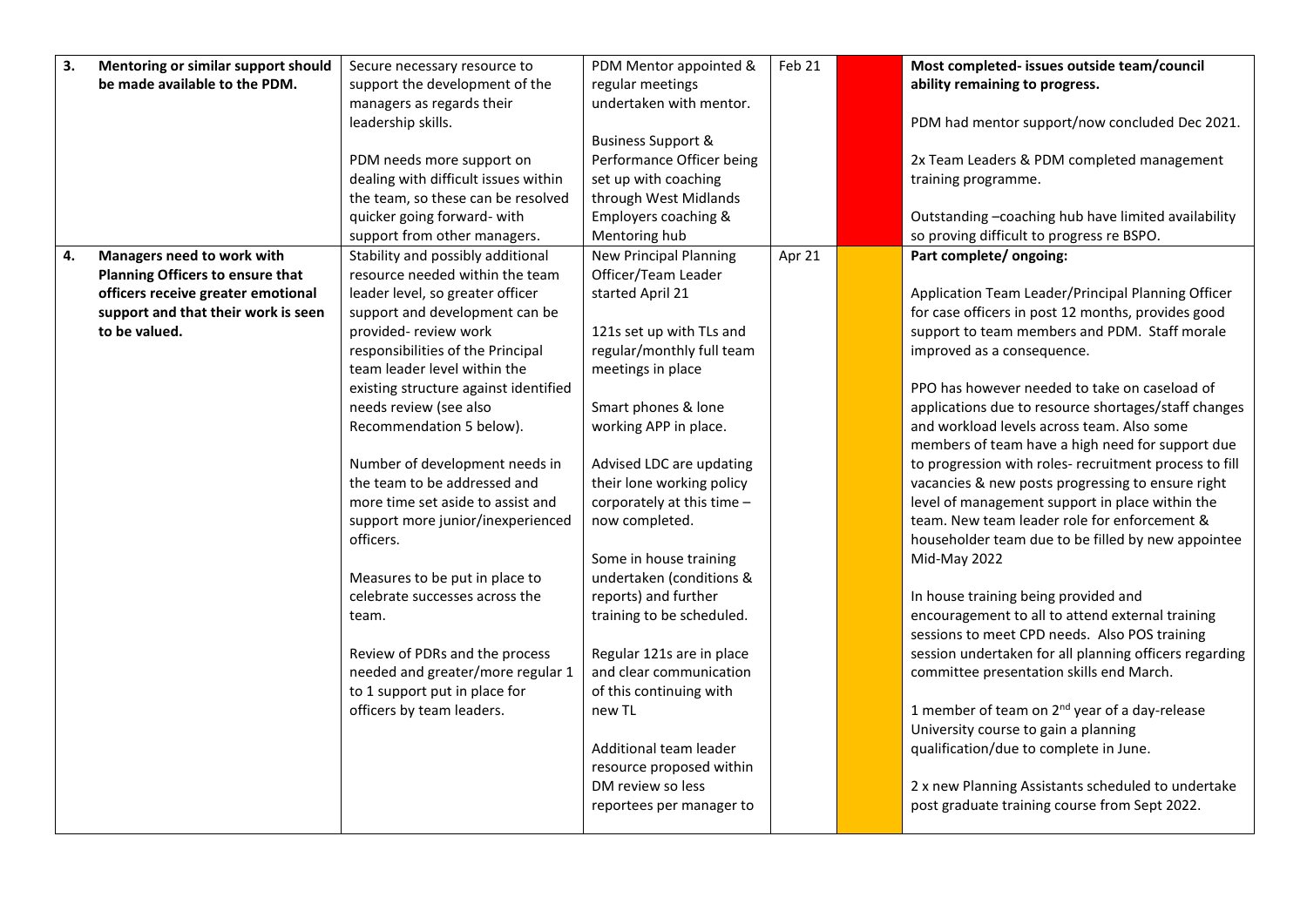|    |                                                                                                                                                                                                                                                     |                                                                                                                                                                                                                                                                                                                                                  | help with the support to<br>team members.<br>All of DM team members<br>have had a completed PDR<br>by end of Sept 2021.                                                                                                                                                                                                                                                                                                                                                                                                                                              |                                 | Structure agreed & includes this additional resources<br>at team leader level. New TL appointed and to take<br>up post mid-May.<br>All members of the team had PDR by end of Sept<br>2021.<br>Regular 121s undertaken for members of the team<br>with their line managers to provide necessary<br>support and development.                                                                              |
|----|-----------------------------------------------------------------------------------------------------------------------------------------------------------------------------------------------------------------------------------------------------|--------------------------------------------------------------------------------------------------------------------------------------------------------------------------------------------------------------------------------------------------------------------------------------------------------------------------------------------------|----------------------------------------------------------------------------------------------------------------------------------------------------------------------------------------------------------------------------------------------------------------------------------------------------------------------------------------------------------------------------------------------------------------------------------------------------------------------------------------------------------------------------------------------------------------------|---------------------------------|---------------------------------------------------------------------------------------------------------------------------------------------------------------------------------------------------------------------------------------------------------------------------------------------------------------------------------------------------------------------------------------------------------|
| 5. | A review of management<br>responsibilities within the team<br>should be undertaken to ensure<br>that the PDM has capacity to<br>perform their leadership role and<br>adequate management resource<br>available to support the more junior<br>staff. | Confirmation of understanding of<br>current sign-off protocols needed<br>by all team members.<br>Review of resource at principal/<br>team leader level needed required<br>to understand workloads,<br>responsibilities and whether<br>resource inputs are correct.<br>Identify suitable management<br>development opportunities for<br>managers. | Salary benchmarking<br>commissioned and<br>completed-findings and<br>recommendations fed into<br>a structural review for DM<br>approved at September<br>Cabinet. ELG have also<br>considered and agreed<br>this. Posts to include from<br>1.10.21<br>Interim Planning Officer<br>resource brought in inc 1<br>PO & 1 PPO interim to<br>remain, further resource<br>needed to cover vacancies<br>however and interim<br>support have proved<br>difficult to find at Senior<br>level<br>In place-PDM & 2x<br>PPO/TLs on the in-house<br>management training<br>course. | <b>ASAP</b><br>Apr 21<br>Mar 21 | Complete<br>Post Cabinet agreeing investment in service, MS<br>added to relevant posts from Oct 2021 and 2<br>temporary posts made permanent.<br>See 4 above. New TL post filled and appointee to<br>take up post from mid-May. Majors Projects post/TL<br>not yet filled on permanent basis but further<br>recruitment options being explored.<br>PDM & 2 TLs completed in house management<br>course. |
| 6. | There needs to be improvement in                                                                                                                                                                                                                    | Reiterate to officers within the                                                                                                                                                                                                                                                                                                                 | Need to keep customers                                                                                                                                                                                                                                                                                                                                                                                                                                                                                                                                               | End                             | Part complete/ongoing as regular service review.                                                                                                                                                                                                                                                                                                                                                        |
|    | mechanisms to keep customers (and                                                                                                                                                                                                                   | service the need to keep                                                                                                                                                                                                                                                                                                                         | abreast of progress with                                                                                                                                                                                                                                                                                                                                                                                                                                                                                                                                             | Feb 21                          |                                                                                                                                                                                                                                                                                                                                                                                                         |
|    | councillors) up to date with the                                                                                                                                                                                                                    | applicants, members and other                                                                                                                                                                                                                                                                                                                    | applications reinforced at                                                                                                                                                                                                                                                                                                                                                                                                                                                                                                                                           |                                 | Emerging evidence of cultural change within the DM                                                                                                                                                                                                                                                                                                                                                      |
|    | progress of applications as well as the                                                                                                                                                                                                             | interested parties abreast of the                                                                                                                                                                                                                                                                                                                | team meetings and                                                                                                                                                                                                                                                                                                                                                                                                                                                                                                                                                    |                                 | service following training and engagement from                                                                                                                                                                                                                                                                                                                                                          |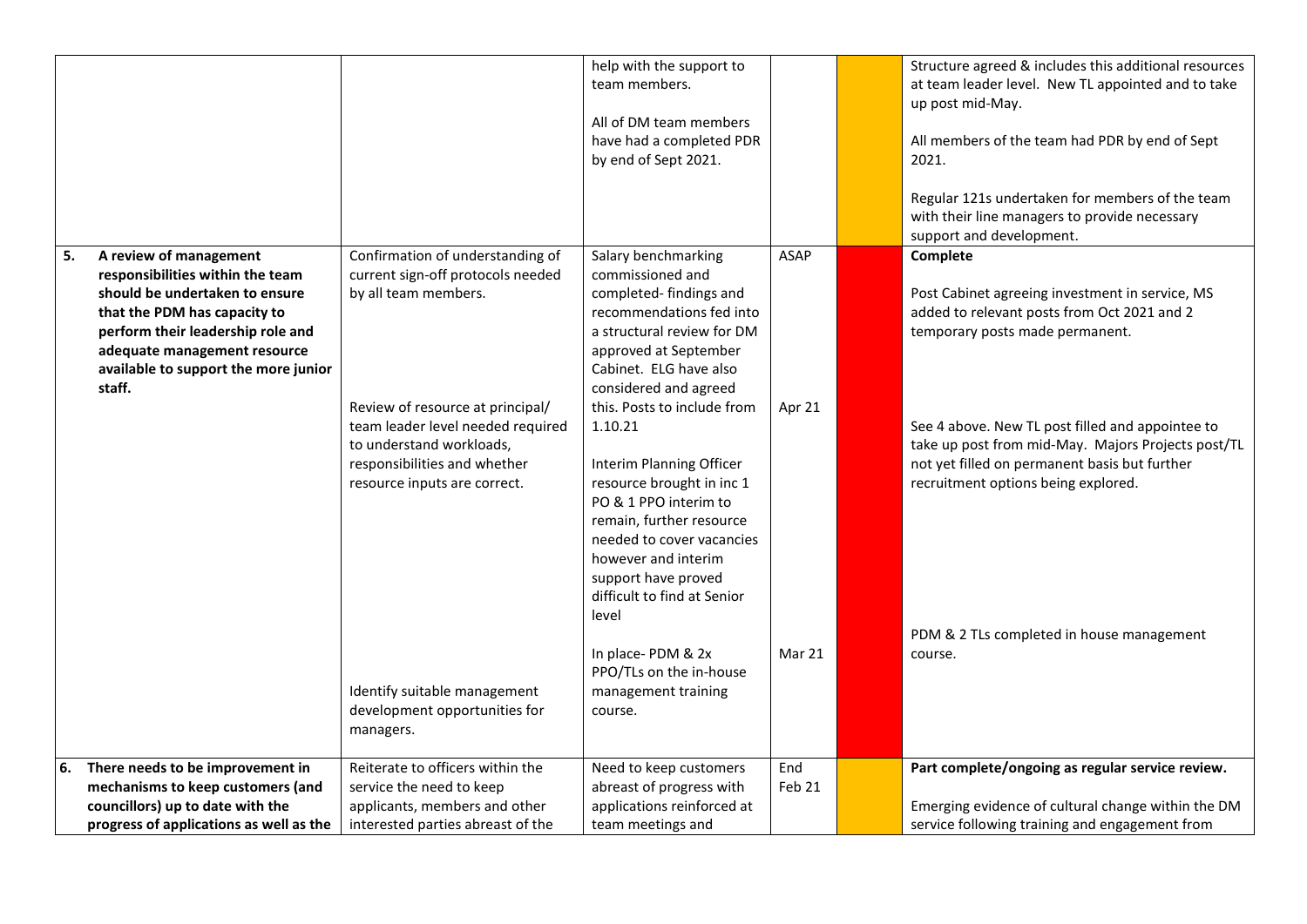|    | introduction of regular               | progress of planning applications.  | messaging from team           |         | PDM & other managers. Officers seeking to keep        |
|----|---------------------------------------|-------------------------------------|-------------------------------|---------|-------------------------------------------------------|
|    | developer/agent forums where          | Need for consistent approach by all | leaders and PDM.              |         | residents and members up to date on applications/     |
|    | performance issues raised can be      | in this regard.                     |                               |         | case progression. Also, seek to respond to e-mails in |
|    | explored and professional             |                                     |                               |         | good time; workloads allowing.                        |
|    | relationships enhanced.               | Ensure members clear who and        |                               | Apr 21  |                                                       |
|    |                                       | how to contact officers dealing     |                               | and     | Notes added to standard email and website to          |
|    |                                       | with applications on the basis of   |                               | every 3 | inform customers of high workloads and delays that    |
|    |                                       | the previously agreed approach      |                               | months  | may be experienced at this time.                      |
|    |                                       | (i.e. where the name of a case      | Identified top list of agents |         |                                                       |
|    |                                       | officer is known then contact that  | in terms poor quality         |         | Agents Forum undertaken in August but only 2          |
|    |                                       | officer, where not known contact    | submissions- to be            |         | people were due to attend Forum in October so this    |
|    |                                       | either the Planning Application TL, | targeted direct-First         |         | had to be cancelled due to lack of interest-          |
|    |                                       | PDM or the Business Support and     | Agents Forum held 14.7.21     |         | newsletter to be sent instead in replacement and      |
|    |                                       | Performance Officer (also see       | to continue on a quarterly    |         | views sought on form of engagement preferred with     |
|    |                                       | Recommendation 2 above).            | basis/next programmed         |         |                                                       |
|    |                                       |                                     | for Oct 21. Positive/         |         | agents.                                               |
|    |                                       |                                     | constructive feedback         |         |                                                       |
|    |                                       | Re-introduce Developer/Agent        |                               |         | Improved communications and relationships             |
|    |                                       | forums and use these to share       | session; well received by     |         | between the service and agents. Recognition of the    |
|    |                                       | information and make service        | all involved; though 6        |         | pressures on the service and greater understanding,   |
|    |                                       | improvements.                       | agents of 16 invited          |         | equally on the part of officers' acknowledgment of    |
|    |                                       |                                     | attended.                     |         | the issues faced by agents/applicants from receiving  |
|    |                                       |                                     |                               |         | a poor service.                                       |
|    |                                       |                                     |                               |         |                                                       |
|    |                                       |                                     |                               |         | Service contacts details updated on website.          |
|    |                                       |                                     |                               |         |                                                       |
|    |                                       |                                     |                               |         | Work on use of robots for automated updates being     |
|    |                                       |                                     |                               |         | undertaken as part of Being a Better Council project. |
|    |                                       |                                     |                               |         | QR codes added to Site Notices & acknowledgement      |
|    |                                       |                                     |                               |         | letters to speed access to information for the        |
|    |                                       |                                     |                               |         |                                                       |
|    |                                       |                                     |                               |         | customer.                                             |
|    |                                       |                                     |                               |         | Council-wide Customer Centric training to be          |
|    |                                       |                                     |                               |         | undertaken by all May-Aug 2022.                       |
| 7. | <b>Staff training around customer</b> | Build upon the previous training    | <b>Customer Charter</b>       | Apr 21  | Work ongoing and progressing well:                    |
|    | responsiveness should be provided     | and development sessions led by     | adopted, circulated & on      |         |                                                       |
|    | to ensure that this is embedded as a  | the Council's HR function in this   | website                       |         | PDM undertook training for the team on customer       |
|    | fundamental part of a Planning        | area.                               |                               |         | responsiveness as reminder of customer charter        |
|    | Officer's role.                       |                                     |                               |         | targets and need to keep customers informed of any    |
|    |                                       | Roll out of final Customer Charter  |                               | Mar 21  | delays/ better customer responsiveness                |
|    |                                       |                                     | Key messages around           |         |                                                       |
|    |                                       | for DM & ensure all new team        | customer care and             |         |                                                       |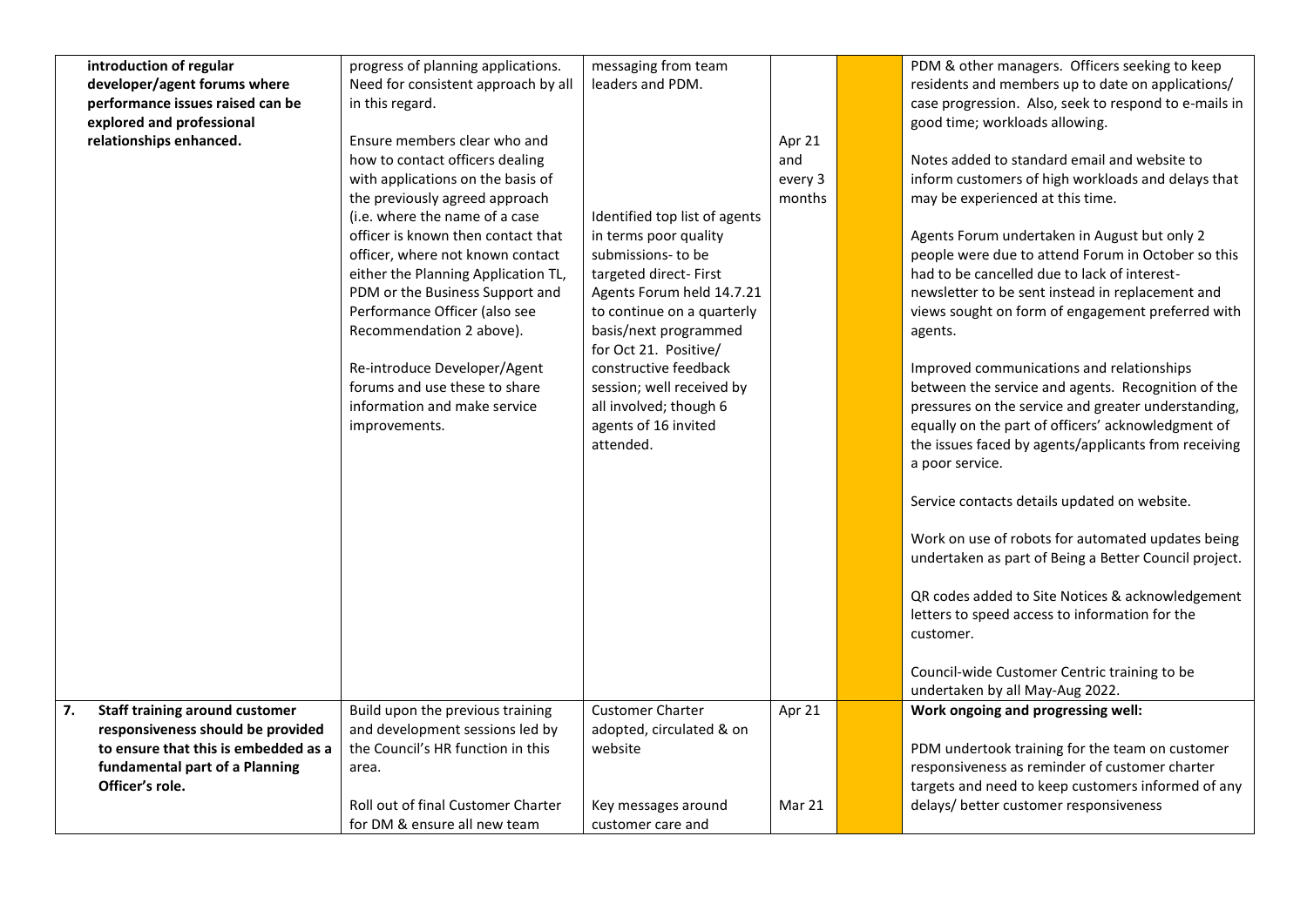|    |                                                                                                                                                              | members are clear on the<br>expectations for customer<br>engagement so consistent<br>approach across the team adopted.<br>Importance of customer care to be<br>embedded within team and also<br>training on dealing with difficult<br>customers needed- with support<br>from HR training and development<br>officer.                                                                                                                    | customer service ethos<br>shared at team meetings<br>and through training<br>sessions with officers.<br>Reinforced as part of<br>regular team meeting<br>agendas.                                                                                                                                                                                                                                          | Mar 21 | Officers regularly updated at Team Meetings of<br>importance of good customer responsiveness.<br>Officers are acknowledging more the importance of<br>maintaining a good relationship with applicants and<br>agents as well as those parties who may be<br>commenting on proposals in their locality.<br>See above re Agents Forum- undertaken and<br>Customer Charter highlighted as part of this.<br>Council-wide Customer Centric training to be<br>undertaken by all members of the team May-Aug<br>2022. |
|----|--------------------------------------------------------------------------------------------------------------------------------------------------------------|-----------------------------------------------------------------------------------------------------------------------------------------------------------------------------------------------------------------------------------------------------------------------------------------------------------------------------------------------------------------------------------------------------------------------------------------|------------------------------------------------------------------------------------------------------------------------------------------------------------------------------------------------------------------------------------------------------------------------------------------------------------------------------------------------------------------------------------------------------------|--------|---------------------------------------------------------------------------------------------------------------------------------------------------------------------------------------------------------------------------------------------------------------------------------------------------------------------------------------------------------------------------------------------------------------------------------------------------------------------------------------------------------------|
| 8. | <b>Options for greater career</b><br>progression should be explored<br>including wider use of career grades<br>and a review of Planning Officer<br>salaries. | Commission a piece of work from<br>the West Midlands Employers to<br>assess salary levels for planning<br>officer roles at comparable<br>Council's and review the results.<br>As part of this work include<br>reference to career progression<br>and associated pay grades at other<br>local authorities and review LDC<br>model in light of this.<br><b>Review Planning Development</b><br>Manager Salary level + Market<br>Supplement | Salary benchmarking<br>exercise by HR consultant<br>& results fed into review<br>of DM structure and pay<br>levels.<br>Approved structure now<br>includes reduced career-<br>bandings for planning<br>assistant roles and Market<br>Supplements attached to<br>PPO posts.<br>Cabinet approval for<br>revised structure Sept<br>2021. MS notified to ELG.<br>Review completed and MS<br>increased May 2021. | Sep 21 | Complete<br>Following benchmarking exercise and Cabinet<br>approval. JD/PS updated; closed planning assistant<br>career posts; market supplements added to PPO<br>posts from Oct 2021<br>Advertising new and vacant posts - await to see<br>response from the market.                                                                                                                                                                                                                                         |
| 9. | The Planning Enforcement Plan<br>should be reviewed, then<br>communicated to Councillors to be<br>fully aware/manage expectations.                           | Review the current Enforcement<br>Plan and ensure service standards<br>are up to date.<br>Publicise the new Enforcement<br>Plan to officers, members and<br>wider stakeholders including local<br>residents.                                                                                                                                                                                                                            | Ongoing work on this.<br>Additional enforcement<br>capacity and restructured<br>team included in DM<br>service proposals<br>approved by Cabinet Sept.<br>Recruitment to<br>new/revised posts due to                                                                                                                                                                                                        | Mar 21 | Complete<br>Member training on Planning Enforcement held<br>December 2021<br>Enforcement Plan updated and adopted by Planning<br>Committee 5.4.2022 and published on website.                                                                                                                                                                                                                                                                                                                                 |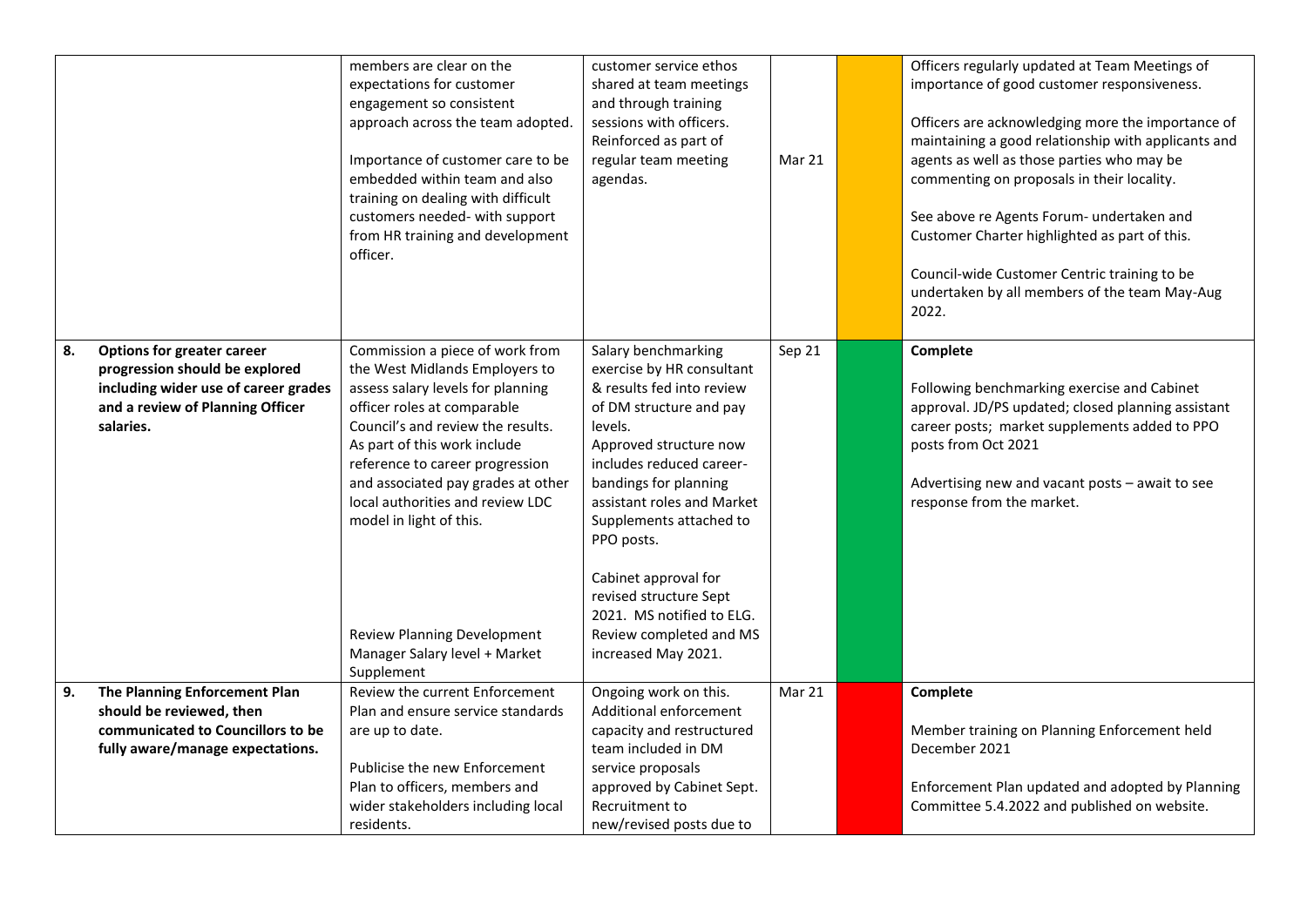|     |                                                                                                                                                                                                                                                                                                     | Fill the existing vacant Principal<br>Planning Enforcement Officer post<br>and review level/nature of<br>resource in the wider team<br>pending the planned retirement of<br>the current Enforcement Assistant<br>in 2021/22.                                                                                                                                                                                                                                                               | commence shortly.<br>Contracts for interims<br>extended.<br><b>Enforcement Plan being</b><br>reviewed.<br>Revised structure<br>introduced to increase<br>Enforcement officer<br>resource by 1 post.                                                                                                                                   |                  | TL post for enforcement & householder team filled<br>and post-holder due to start mid-May. Also 2 x<br>Senior Enforcement Officers in post from end of<br>April.                                                                                                                                                                                                                                    |
|-----|-----------------------------------------------------------------------------------------------------------------------------------------------------------------------------------------------------------------------------------------------------------------------------------------------------|--------------------------------------------------------------------------------------------------------------------------------------------------------------------------------------------------------------------------------------------------------------------------------------------------------------------------------------------------------------------------------------------------------------------------------------------------------------------------------------------|---------------------------------------------------------------------------------------------------------------------------------------------------------------------------------------------------------------------------------------------------------------------------------------------------------------------------------------|------------------|-----------------------------------------------------------------------------------------------------------------------------------------------------------------------------------------------------------------------------------------------------------------------------------------------------------------------------------------------------------------------------------------------------|
| 10. | A light touch review of the<br>validation checklist should be<br>undertaken, and greater clarity<br>provided for both Business Support<br>staff and Planning Officers around<br>expectations and where<br>responsibilities lie in agreeing the<br>information necessary to support<br>applications. | Complete the review of the<br>business support validation<br>function and implement the<br>proposals arising out of this - this<br>should clarify responsibilities<br>between the business support<br>team and the roles of planning<br>officers and provide the necessary<br>capacity and capabilities within the<br>business support team to<br>effectively carry out the required<br>work.<br>The Validation Checklist is<br>programmed to be updated, as is<br>required every 2 years. | Light touch review of LV<br>guidance completed Feb<br>2021- TS team training<br>being undertaken.<br><b>Feedback from Agents</b><br>forum on validation to be<br>taken on board.<br>All TSO posts now filled<br>and team operating better<br>with training and<br>development advancing<br>well. Validation targets<br>now being met. | Apr 21<br>Feb 21 | Complete<br>Validation guidance updated.<br>Team restructuring has gone well with new<br>appointments settling in to their roles. Team seem<br>motivated and there is clear evidence of improved<br>performance with validation & registration of<br>applications meeting the charter target.<br>Agents Forum updated of validation requirements.<br>Validation Customer Charter targets being met. |
| 11. | Improvements to the office<br>accommodation to enhance staff<br>working conditions and to portray a<br>better image to visitors. This<br>should include ideas to make the<br><b>Council Chamber less intimidating</b><br>for presenting officers.                                                   | Pending corporate decisions for the<br>DCH, some changes have been<br>undertaken to the facilities<br>available to staff e.g. provision of<br>new kitchen facilities. In addition<br>the planning offices are due to<br>have a repaint shortly and be re-<br>configured to accommodate<br>returning staff post Covid<br>lockdowns.<br>Re. Council Chamber it is proposed<br>to review the present meeting                                                                                  | Main planning office<br>painted & new tech kit<br>and lighting. Ceiling works<br>undertaken. Declutter of<br>offices also undertaken<br>and ongoing.<br>Proposed corporate<br>changes re. NWOW will<br>likely have impact.<br>Chair of Committee<br>preferred to be at a<br>physically raised level.                                  | Mid 21           | Complete<br>Offices updated as part of corporate plans- all<br>officers working hybrid including in new open plan<br>offices.<br>Planning Committee continues to be held in the<br>Council Chamber due to space needed and no<br>alternative option- but operating fine on this basis.                                                                                                              |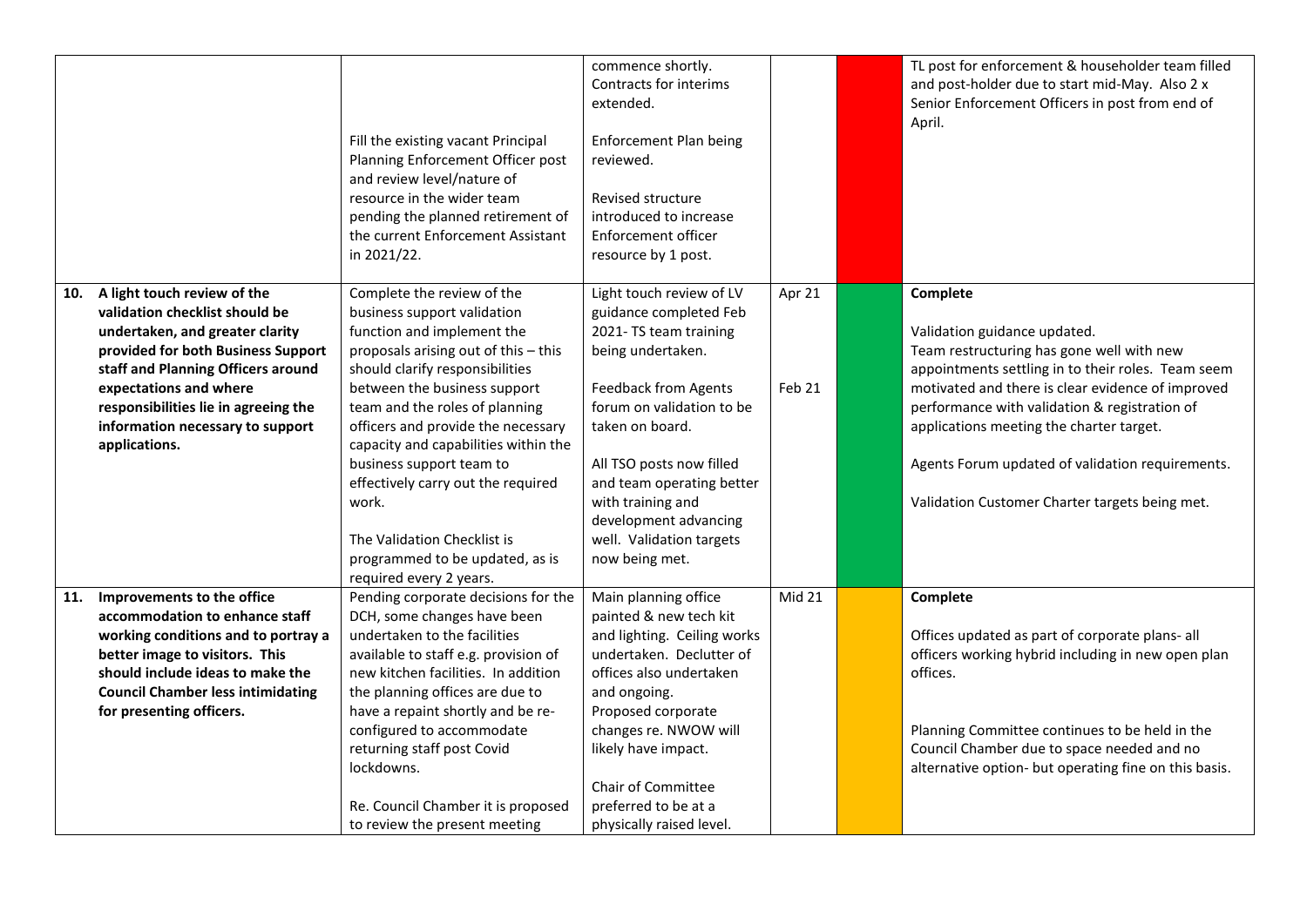|     | A review of the effectiveness of                                                                                               | arrangements and see how<br>improvements can be made to help<br>staff, the committee and members<br>of the public.<br>Re-consider seating arrangements<br>in discussion with Chairman of<br>Committee when in office Council<br>Chamber meetings resume-this<br>could include moving chairman and<br>officers to same level as rest of the<br>audience and members rather than<br>at the current raised position. As<br>Chamber is a listed building and no<br>other large room available<br>alternative accommodation not<br>possible at this time. | No further progress<br>possible at this time-<br>requires input from other<br>departments' inc facilities<br>management.                                                                                                                                                                                                                                                                                                                                                                                                                                                                            |        |                                                                                                                                                                                                                                                                                                                                                                                                                                                                                                                                               |
|-----|--------------------------------------------------------------------------------------------------------------------------------|------------------------------------------------------------------------------------------------------------------------------------------------------------------------------------------------------------------------------------------------------------------------------------------------------------------------------------------------------------------------------------------------------------------------------------------------------------------------------------------------------------------------------------------------------|-----------------------------------------------------------------------------------------------------------------------------------------------------------------------------------------------------------------------------------------------------------------------------------------------------------------------------------------------------------------------------------------------------------------------------------------------------------------------------------------------------------------------------------------------------------------------------------------------------|--------|-----------------------------------------------------------------------------------------------------------------------------------------------------------------------------------------------------------------------------------------------------------------------------------------------------------------------------------------------------------------------------------------------------------------------------------------------------------------------------------------------------------------------------------------------|
| 12. | S106 processes should be<br>undertaken with particular<br>emphasis on how the legal input<br>might be improved and speeded up. | Review the legal arrangements<br>surrounding S106 arrangements<br>and if necessary raise with the<br>Partnership Board.                                                                                                                                                                                                                                                                                                                                                                                                                              | Resource in SS legal and<br>Governance team causing<br>issues for team. SS legal<br>slow to progress still.<br>Matters discussed with<br>legal/SS especially with<br>regard to time involved in<br>processing Unilateral<br>Undertakings<br>Temporary dedicated<br>planning resource brought<br>in to the SS legal service<br>and proposals to increase<br>planning capacity in new<br>structure (subject to<br>approval and increased<br>financial contributions<br>from partners).<br>Process slow; clarification<br>of roles/responsibilities<br>needed between in house<br>governance team & SS | May 21 | In progress:<br>Relies on the Southern Staffordshire Legal<br>Partnership arrangements and resources.<br>Some work with in house process for dealing with<br>legal agreements needs further work in conjunction<br>with SSL and Governance team- lead legal officer at<br>SSL reviewing in respect of UU agreements.<br>Need for extra sign-off by HoS before legal<br>agreements can be completed adds delays. Need to<br>streamline.<br>Changes in Habitats Legislation/Cannock Chase SAC<br>mitigation has created more work in this area. |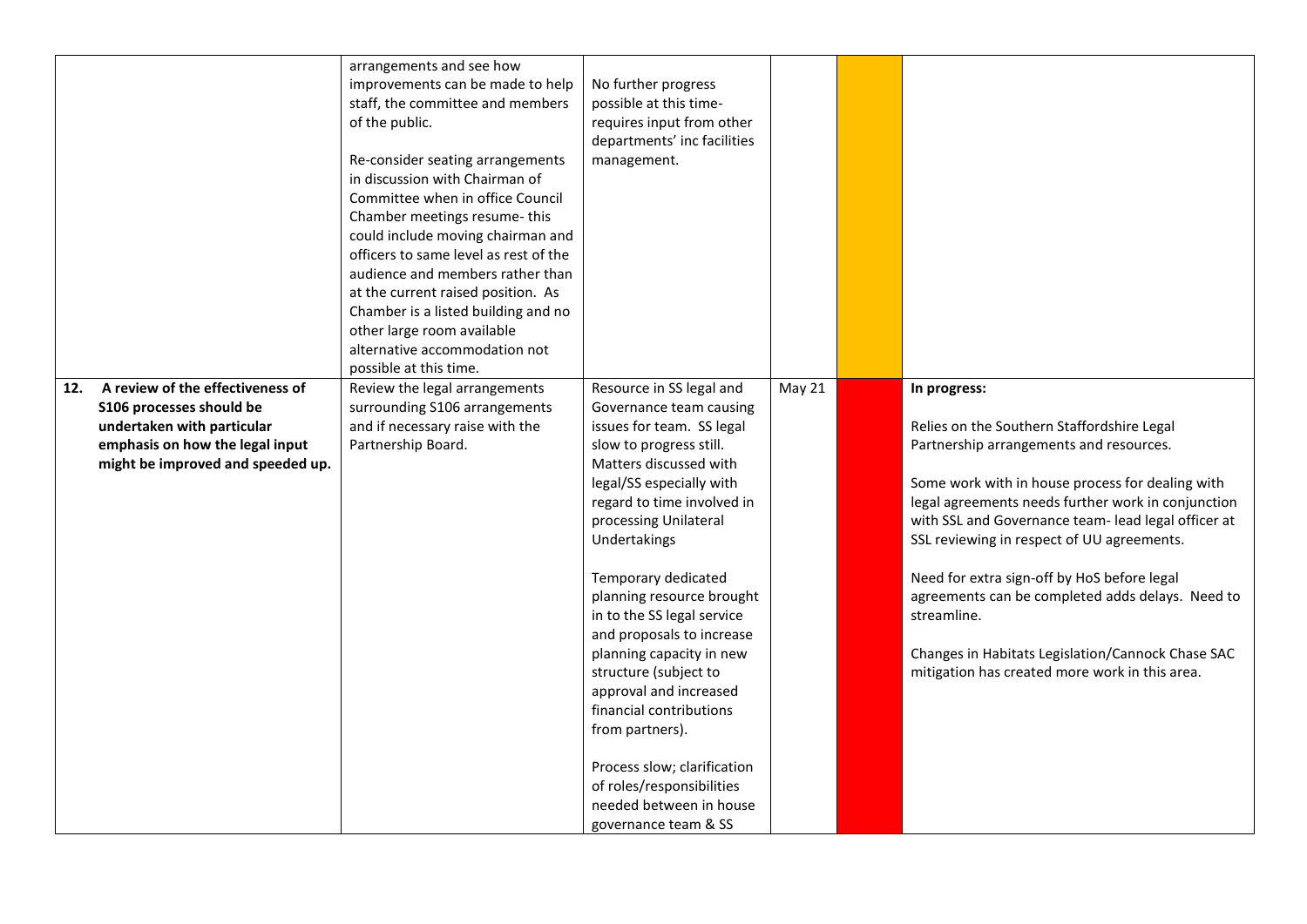| 13. | Review IT challenges facing the<br>service                                                                                                                                 | DM service requires robust and<br>resilient ICT to function properly.<br>Problems have been identified as<br>regards the stability of network,<br>access issues to key programmes,<br>mobile technologies not working.<br>These issues need rectifying<br>particularly with the introduction<br>of agile working and<br>communications being a vital<br>component of service delivery.<br>Meetings held with HoS and IT<br>Manager to identify issues and<br>agreement to IT Manager<br>investigating the basis for the<br>problems flagged up. | legal. Once new legal<br>team in place more work<br>could continue on this.<br>Within the DM team the<br>message about clear<br>instructions to legal has<br>been reiterated.<br>Meetings taking place with<br>IT in terms of looking at<br>the issues. Some areas of<br>improvement have started<br>to be looked at recently.<br>IT has resolved some of<br>the issues raised with<br>them and investigating the<br>causes of and possible<br>solutions to others. On-<br>going dialogue between IT<br>and DM. | Dec 21 | In progress/ongoing:<br>Key issue of priority/focus is support from IT and<br>having the right software & hardware in place for<br>the team.<br>DM colleagues are reporting all problems as soon as<br>they occur, but ongoing issues still occurring for<br>members of the team.<br>Uniform & other IDOX upgrades have occurred<br>which has made tasks and work easier.<br>Tablet devices rolled out to members of team to aid<br>use of Mobile App and streamline tasks for officers.<br>Back scanned files now uploaded to the teams DMS<br>making some information more accessible.<br>Further digitisation due to be complete by Mid-2022.<br>Work on aligning enforcement digital case<br>management and process as per planning<br>applications case management due to be completed<br>end of May 2022. |
|-----|----------------------------------------------------------------------------------------------------------------------------------------------------------------------------|-------------------------------------------------------------------------------------------------------------------------------------------------------------------------------------------------------------------------------------------------------------------------------------------------------------------------------------------------------------------------------------------------------------------------------------------------------------------------------------------------------------------------------------------------|-----------------------------------------------------------------------------------------------------------------------------------------------------------------------------------------------------------------------------------------------------------------------------------------------------------------------------------------------------------------------------------------------------------------------------------------------------------------------------------------------------------------|--------|-----------------------------------------------------------------------------------------------------------------------------------------------------------------------------------------------------------------------------------------------------------------------------------------------------------------------------------------------------------------------------------------------------------------------------------------------------------------------------------------------------------------------------------------------------------------------------------------------------------------------------------------------------------------------------------------------------------------------------------------------------------------------------------------------------------------|
|     | Review relationship between                                                                                                                                                | There is scope to reduce pressures                                                                                                                                                                                                                                                                                                                                                                                                                                                                                                              | Officer appointed in                                                                                                                                                                                                                                                                                                                                                                                                                                                                                            | Dec 21 | In progress/ongoing:                                                                                                                                                                                                                                                                                                                                                                                                                                                                                                                                                                                                                                                                                                                                                                                            |
| 14. | <b>Development Management Service</b><br>and Customer Services to identify<br>where pressures can be reduced on<br>the former together with other<br>service improvements. | on planning officers and technical<br>support staff in DM with customer<br>services fielding enquiries and<br>assisting in communicating<br>progress with planning<br>applications, the latter based on IT<br>systems.                                                                                                                                                                                                                                                                                                                          | Corporate Services to<br>review processes and<br>identify potential new<br>ways of working.<br>Work stream under way<br>examining nature of                                                                                                                                                                                                                                                                                                                                                                     |        | Working group set up - led by Head of Customer<br>Services to see how customer services can support<br>the DM meetings being undertaken.                                                                                                                                                                                                                                                                                                                                                                                                                                                                                                                                                                                                                                                                        |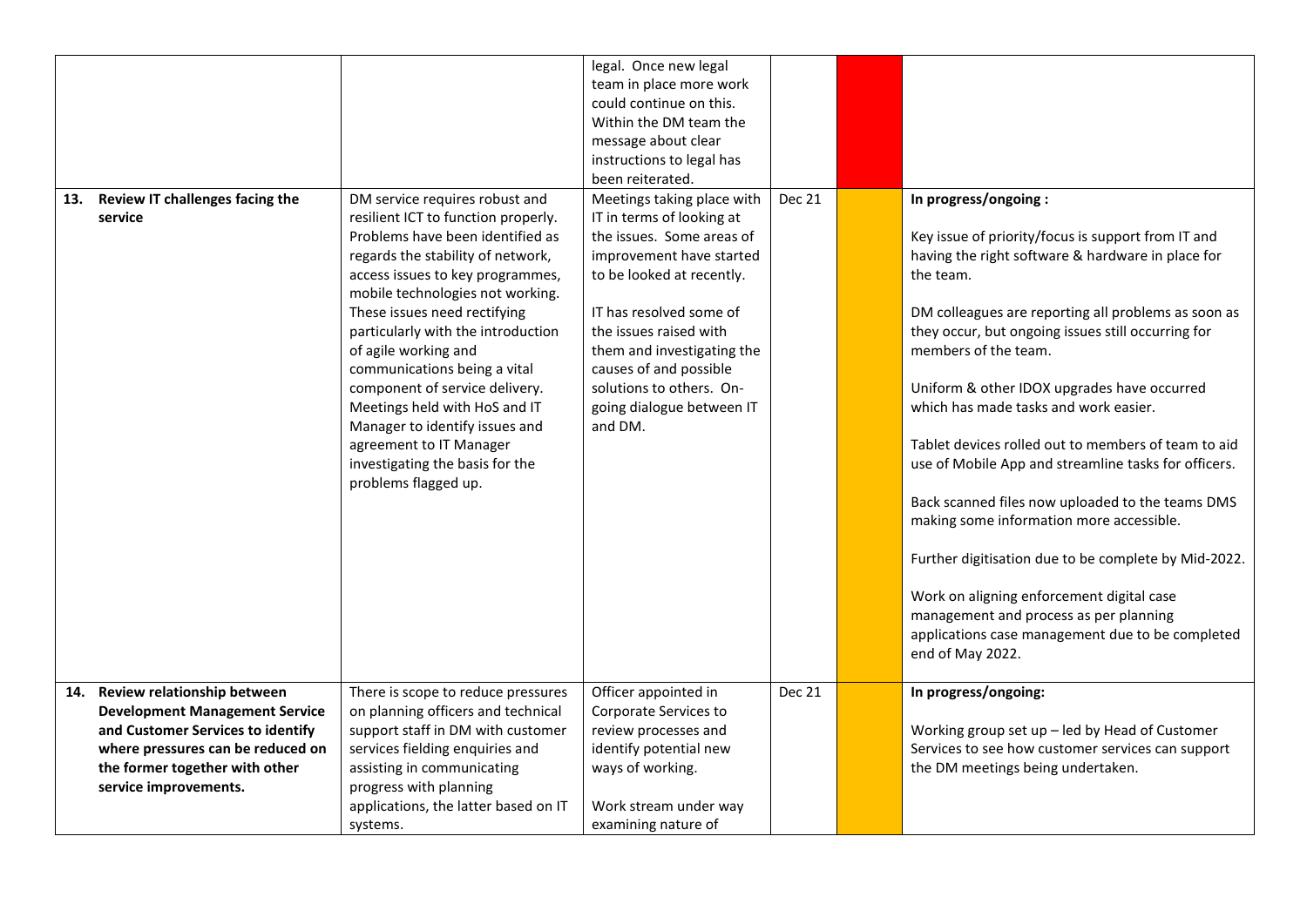|     |                                                                                                                        |                                                                                                                                                                                                                                                                                                                                                                                                                                                    | enquiries received by<br><b>Customer Services and</b><br>consideration as to how<br>these could be addressed<br>at first point of contact<br>going forward. As part of<br>this work also looking at<br>how IT systems or                                                                                                                                                                    |               | Regular meetings undertaken between member of<br>DM (Business Support & Performance Officer) and<br>Customer Services manager.                        |
|-----|------------------------------------------------------------------------------------------------------------------------|----------------------------------------------------------------------------------------------------------------------------------------------------------------------------------------------------------------------------------------------------------------------------------------------------------------------------------------------------------------------------------------------------------------------------------------------------|---------------------------------------------------------------------------------------------------------------------------------------------------------------------------------------------------------------------------------------------------------------------------------------------------------------------------------------------------------------------------------------------|---------------|-------------------------------------------------------------------------------------------------------------------------------------------------------|
|     |                                                                                                                        |                                                                                                                                                                                                                                                                                                                                                                                                                                                    | standard FAQs can help<br>inform responses to<br>questions about progress                                                                                                                                                                                                                                                                                                                   |               |                                                                                                                                                       |
| 15. | Identify scope for providing more<br>information to customers on the<br>expected DM experience to aid<br>understanding | Need to improve the quality of<br>information on planning webpages<br>and keep these up to date, as well<br>as looking at other potential<br>mediums. Such information would<br>also assist in managing<br>expectations and hence pressures<br>on the service.                                                                                                                                                                                     | of planning applications.<br>Initial audit undertaken of<br>website and now that TSO<br>team at full complement<br>further work on this can<br>now be progressed.<br>See comments re 14<br>above-working with<br>others to see what<br>information can be<br>presented on the website.<br>Additional contact details<br>have been added to<br>website.                                      | <b>Dec 21</b> | In progress/ongoing:<br>Part of the above/see point 14<br>Customer satisfaction surveys sent out with all<br>decision notice since end of March 2022. |
| 16. | Linked to 9. above, explore options<br>for boosting interim enforcement<br>capacity                                    | Council currently is reliant on some<br>interim resources to help deliver<br>enforcement, pending recruitment<br>to the recently approved revised<br>structure. Even with this resource<br>there is pressure on the service<br>with a significant caseload. There<br>is an opportunity here to see if<br>additional temporary resource<br>could be brought into the service<br>to complement and bring the<br>number of outstanding cases<br>down. | Have interim enforcement<br>officers supporting the<br>team including 1 PPO<br>(approx. 32 hours) level<br>and 1 SPO (approx. 8<br>hours) doing site visits.<br>Caseload is coming down<br>and old cases are steadily<br>starting to be cleared but<br>some cases/sites are<br>taking up a lot of resource<br>& time due to the<br>complexity and/or high<br>customer engagement<br>needed. | <b>Dec 21</b> | Complete<br>See 9 above. All posts filled including TL and 2x<br>Senior Enforcement Officers and in post from mid-<br>May 2022.                       |